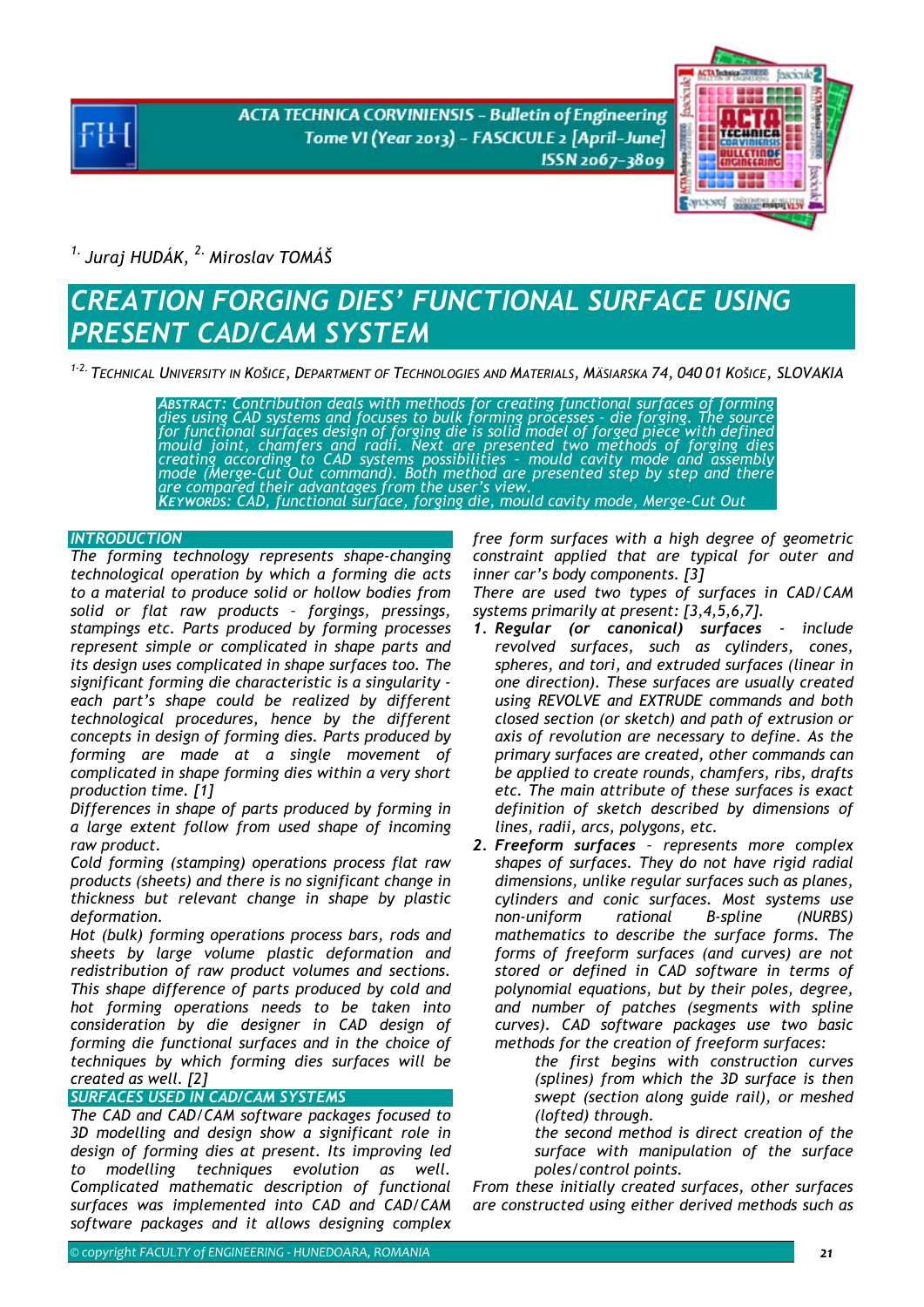#### *offset or angled extensions from surfaces; or via bridging and blending between groups of surfaces. CREATION OF FORGING DIE CAVITY*

*In forming dies design with computer aid is commonly used principle of die functional surfaces creation based on solid or surface model from which functional surface of die is derived. It is useful to note die functional surface is negative to part surface. This procedure is typical for cavity creation of moulds and forging dies as well as functional surfaces of stamping dies in automotive industry. The main advantage of mentioned is derivation of die surface directly from part surface and elimination of faults at die model creation from 2D drawing. Next are presented two methods for creation of forging die cavity as its functional surface using CAD/CAM software Pro/Engineer: the first one is based on Pro/MOLD module (mould cavity mode) and the second one is based on merging positioned models by Cut Out operation (assembly mode). [8,9]*

#### *Forged part*

*Part produced by forging and machined to desired dimensions is shown in Figure 1. The part is created by flanged head and shaft. Flange is symmetrical with shaped noses and threaded holes. Shaft is created by two cylindrical diameters with G-neck at flange to shaft transition and relive for snap-ring at the end. The flange is relieved with sphere cut.* 



 *Figure 1. Final part Figure 2. Forging shape Considering technological design of part, required accuracy of dimensions and surface quality given by 2D drawing was proposed machining allowances, dividing plane, bevels and radii of sharp edges. Final shape of forging is shown at Figure 2.* 

*Due to complex shape of forging it isn't possible to make it at single forging operation. Technological process of forging was proposed according to required calculations at which dimensions of raw product, operation steps, outflow groove and forces were calculated. Intermediate operations aren't considered here, only final forging operation.*

## *Creation of forging die functional surfaces in Pro/MOLD*

*CAD/CAM software Pro/Engineer ver. Wildfire 5.0 was used to create forging die cavity. The software Pro/Engineer continues after rebranding at present as Creo 2.0 software package with preserved all functionalities of key properties and modular structure as well. Pro/MOLD represents one of optional modules of software package for cavities creation of casting moulds, injection moulds for plastics and forging dies as well as its components (runners, inserts, sand cores, etc.). After module starts and file creation working area and icons are shown in right toolbar. Based on the process* 

*controlled approach to cavity creation icons are aligned in sequence of commands from up to down. When dies cavity are created designer uses commands step by step in order of icons.* 

*The basic step at cavity creation using "mould cavity mode" is reference part creation. The reference part is then used in software module to create die cavity. The part created in basic module of software is loaded to Pro/MOLD module as REFERENCE MODEL. The reference model is one way associated (all changes in part model are respected to reference model, but changes in reference model aren't respected to part model).* 



*Figure 3. Flowchart at die cavity creation in module Pro/MOLD (mold cavity mode)* 



### *Figure 4. Models of upper and lower forging die created as mould cavity mode*

*Figure 3 shows other steps to die cavity creation by "mould cavity mode" method. The second step defines Shrinkage of reference model due to forging temperature. Shrinkage can be applied in two ways: to whole part according to its coordinate system or separately to each dimension. Workpiece around reference model is defined in the third step. The workpiece represents outer shape of die created.*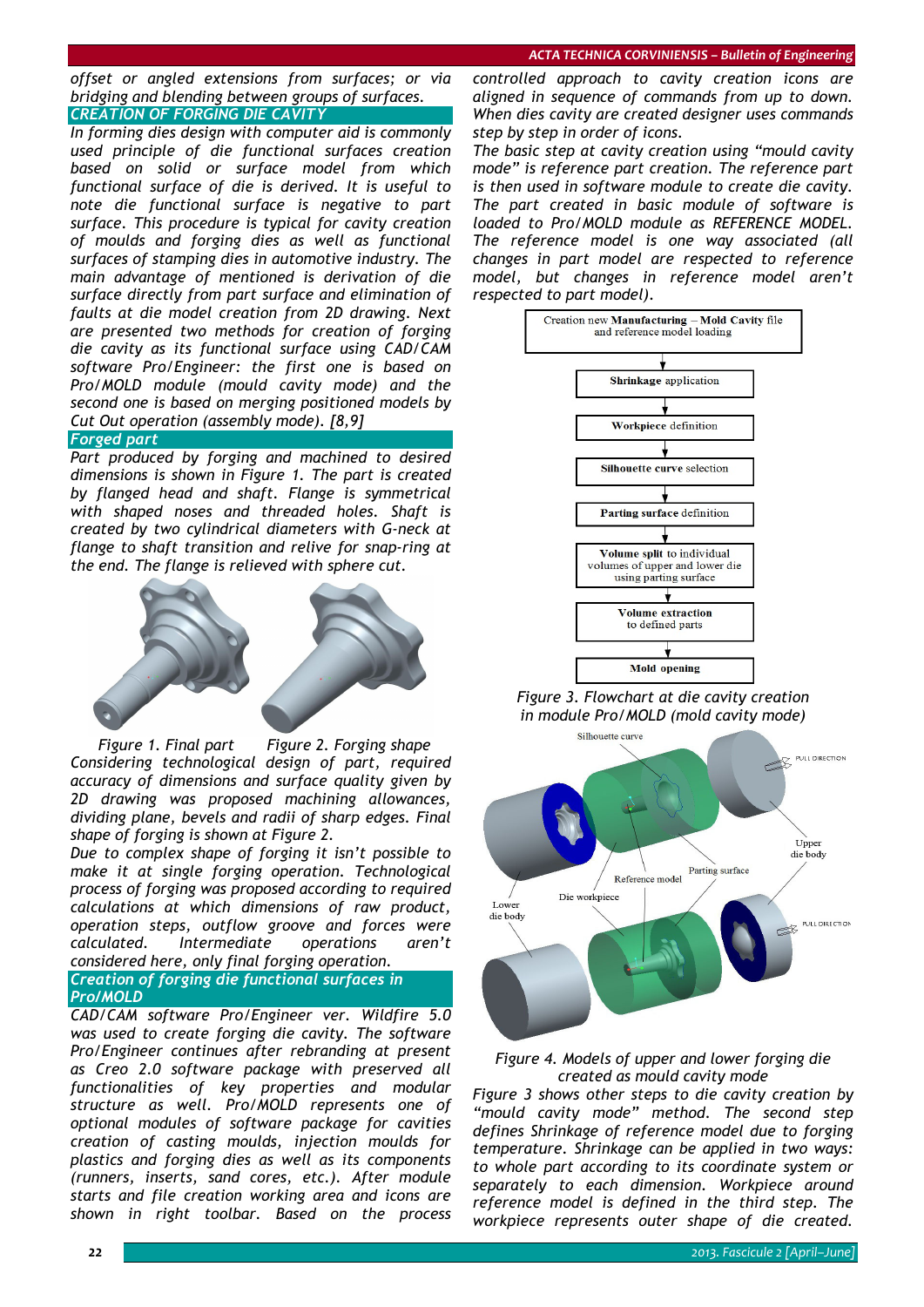#### *ACTA TECHNICA CORVINIENSIS – Bulletin of Engineering*

*Depending on reference model and workpiece position are then defined dividing planes and each volumes of created die. The workpiece is then divided by dividing planes and volumes onto required number of die parts that are extracted from workpiece to separate parts. These parts then create upper and lower part of dies for forging. Final shape of upper and lower part of dies and names of each features are shown in Figure 4.* 

*Creation of forging die functional surfaces in Assembly mode*

*The way of die cavity creation in assembly mode requires 3D models (solid or surface) of forging and workpieces of upper and lower die parts. The basic step is positioning of forging and workpieces models in assembly mode of software package Pro/Engineer relative to parting surface position.* 



*Figure 6. Flowchart at die cavity creation by Cut Out Component Operation (assembly mode) Figure 5 shows 3D models of lower die workpiece and forging. 3D model of forging is necessary to scale according to shrinkage percentage (command Edit* <sup>→</sup> *Scale Model). Forging and lower die workpiece position need to be fully constrained using standard assembly commands (Mate, Align, Insert, ...). Cavity in lower die is then created by command Edit* <sup>→</sup> *Component Operations* → *Cut Out with selection of part to perform Cut Out process to at first (lower die* 

*workpiece) and selection of reference parts for Cut Out process at second (3D model of forging with shrinkage applied). Created cavity is then negative to forging 3D model in lower die workpiece – Figure 5. The upper die part is then created by positioning 3D model of forging with shrinkage applied and upper die workpiece and application of command mentioned. Note, when complicated forging parts are processed, closed cavities may occur in lower or upper die workpieces that need to be remodelled (cut out) in part mode.* 

*Figure 6 shows steps to die cavity creation by "assembly mode" method.* 

#### *Comparison of methods for die cavity creation*

*Figure 7 and Figure 8 shows and compare process tree at both methods for die cavity creation.* 

*In the case of die cavity creation by mold cavity mode process tree represents complicated structure with items adding by command sequence according to flowchart in Figure 3. The base is reference model, indicated by "\_ref" and scaled by shrinkage percentage that is used as core for creation of die cavity. Then workpiece is defined and added to process tree. Next silhouette curve is added and used for parting surface creation - Skirt surface in process tree. The very important is splitting workpiece volume to upper and lower dies and volumes extraction by which are added 3D models of upper and lower dies.* 

| <b>Model Tree</b>                                    | $m - n$ |    |
|------------------------------------------------------|---------|----|
| <b>FORGING_DIE.ASM</b>                               |         |    |
| $\Box$ MOLD RIGHT                                    |         |    |
| <b>Z MAIN PARTING PLN</b>                            |         |    |
| $\Box$ MOLD FRONT                                    |         |    |
| <b>WWW MOLD DEF_CSYS</b>                             |         |    |
| <b>E-CORGING DIE REF.PRT</b>                         |         |    |
| <b>E-COWORKPIECE.PRT</b>                             |         |    |
| $\sim$ SILH CURVE 1                                  |         |    |
| Skirt Surface id 926 [PART_SURF_1 - PARTING SURFACE] |         |    |
| Refpart Cutout id 1942                               |         |    |
| Split id 1941 [LOWER_DIE - MOLD VOLUME]              |         |    |
| Split id 2435 [UPPER_DIE - MOLD VOLUME]              |         |    |
| <b>E</b> CJ LOWER DIE.PRT                            |         |    |
| <b>E-COUPPER DIE.PRT</b>                             |         |    |
| <b>→</b> Insert Here                                 |         |    |
| Figure 7. Process tree at cavity creation            |         |    |
| by "mold cavity mode" method                         |         |    |
|                                                      |         |    |
| <b>Model Tree</b>                                    | ゅ- 이    |    |
| <b>FORGING DIE.ASM</b>                               |         |    |
| LOWER DIE.PRT                                        |         |    |
| FORGING WITH SHRINKAGE.PRT                           |         |    |
|                                                      |         | a) |
| <b>Model Tree</b>                                    | $m - n$ |    |
| J LOWER DIE.PRT                                      |         |    |
|                                                      |         |    |
| $\Box$ RIGHT                                         |         |    |
| $-77$ TOP                                            |         |    |
| $-77$ FRONT                                          |         |    |
| <b>XX PRT CSYS DEF</b>                               |         |    |
| - / Sketch 1                                         |         |    |
| ⊕ olo Revolve 1                                      |         |    |
| Cut Out id 94                                        |         |    |
| + ojo Revolve 2                                      |         |    |
|                                                      |         |    |
| Insert Here                                          |         | b) |
|                                                      |         |    |
| Figure 8. Process trees at cavity creation           |         |    |
| by "assembly mode" method                            |         |    |
| a) process tree in assembly mode                     |         |    |

*b) process tree in part mode for lower die*